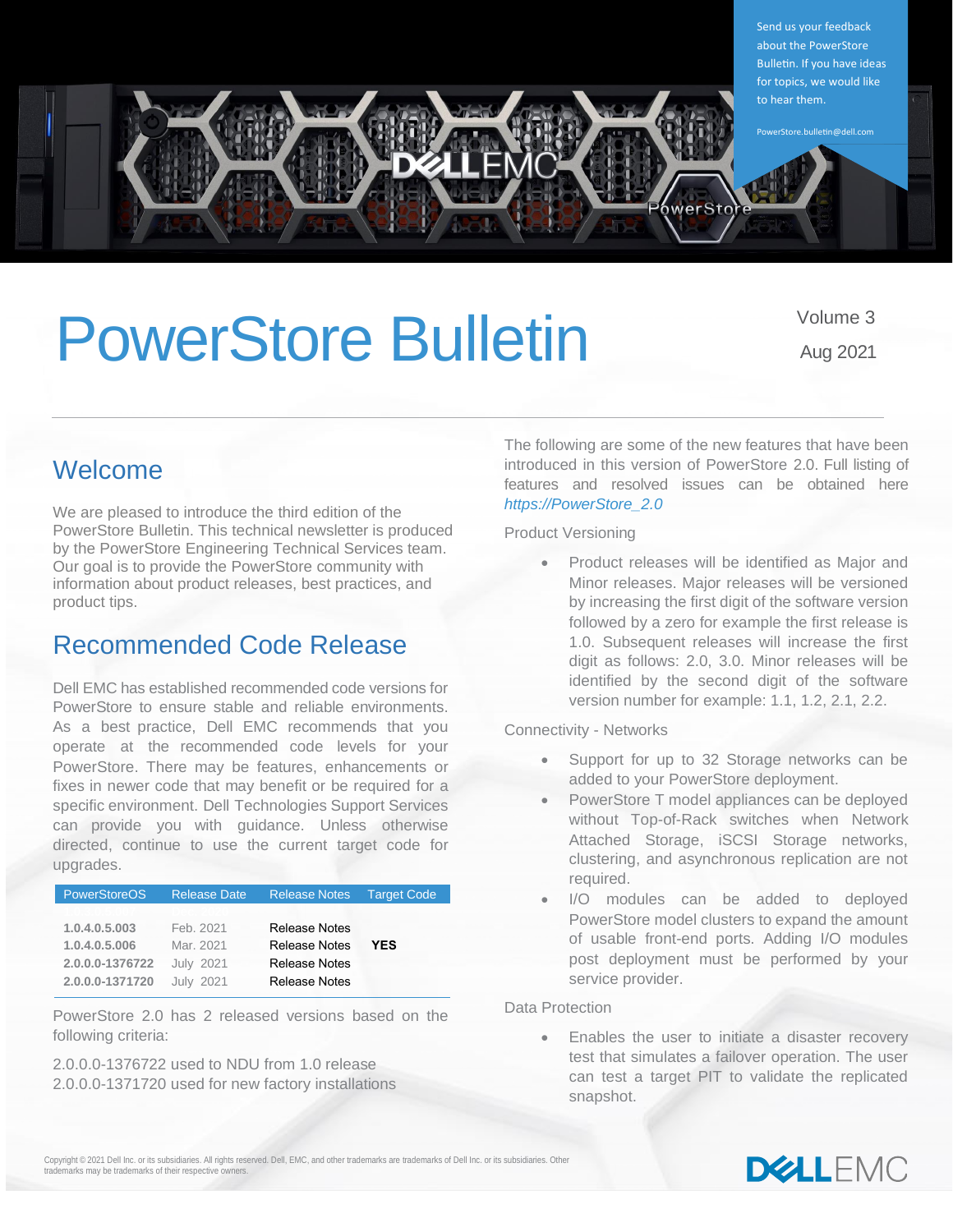- Adds the ability to access the PowerStore Metro Node from PowerStore Manager.
- Double Drive failure protection support to PowerStore.

### **Hardware**

- Added support for 1.5 TB NVMe SCM drives.
- Automated Intelligent Metadata Tiering provides improved system performance by ensuring that the metadata is prioritized over data and is always placed on the highest available tier.
- The PowerStore 500T model is introduced with this release and serves block and file services, and the software stack is deployed directly on the system. The PowerStore 500T hardware consists of a 2U, two node storage solution. Between the front and rear of the enclosure, a mid-plane distributes power and signals to all the enclosure components. Additionally, PowerStore 500T model appliances also offers dedicated low line power (less than 220V) in a native fashion.

### Internal Migration

Provides the ability to non-disruptively move storage resources to another appliance in the cluster. This feature is applicable if you want to evacuate space from an appliance, power off an appliance, or remove an appliance from a cluster.

### **Security**

- Provides an additional level of security by implementing a complete security check from the bootloader to the OS.
- Provides the Transport Layer Security (TLS) protocol provides the ability to secure communications across networks. PowerStore supports TLS 1.2 by default but includes the ability to reenable TLS 1.1 as necessary.

### Storage-Block

- Provides support for NVMe over Fabrics (NVMeoF) extends the NVMe protocol from the drive level to the network fabric with NVMe over Fibre Channel (NVMe-FC) support.
- Provides additional Intelligent Data Reduction capabilities with enhancements to inline deduplication and background deduplication.

### Storage-File

- Provides more flexibility for setting Tree Quotas for File Systems being used for different functions or organizations
- New metrics for performance of file storage operations at the appliance and cluster level with an option to break down by protocol and node.

### Virtualization

- Provides support up to four PowerStore X model appliances that are running the same version of PowerStore software.
- The PowerStore software upgrade for PowerStore X model clusters includes a required ESXi update for the internal nodes of the clusters. The internal nodes of an existing PowerStore X model cluster must be upgraded to VMware ESXi 6.7 P05, Patch Release ESXi670- 202103001 (Build: 17700523) before the cluster can be upgraded to the latest version of the PowerStore OS. In addition to the ESXi update, other PowerStore X model components must be upgraded as well.
- PowerStore model clusters support online migration of vVols for vVol-based VMs to another appliance in the cluster.
- All PowerStore models now support automatic vCenter Server and VASA Provider registration. PowerStore Manager displays the vCenter Server connection status and VASA Provider status on the vCenter Server Connection page.

### PowerStore Upgrade Readiness

The following should be adhered to when planning for a non-disruptive upgrade (NDU) within the PowerStore environment.

### Pre-Upgrade Health Check

- Perform a Health Check of the PowerStore appliance(s) being upgraded at least 7 days prior to the scheduled upgrade event.
- Consult the Dell EMC PowerStore Upgrade Guide for procedural details of how to perform a Health Check.
- Review the overall health state for each node in the appliance even if a green check mark is present indicating health of the node is OK. See *[https://PowerStoreHealthCheck](https://www.dell.com/support/kbdoc/en-us/000130130/powerstore-warning-state-for-pre-upgrade-health-check-and-upgrades-is-not-intuitively-available-for-users)*

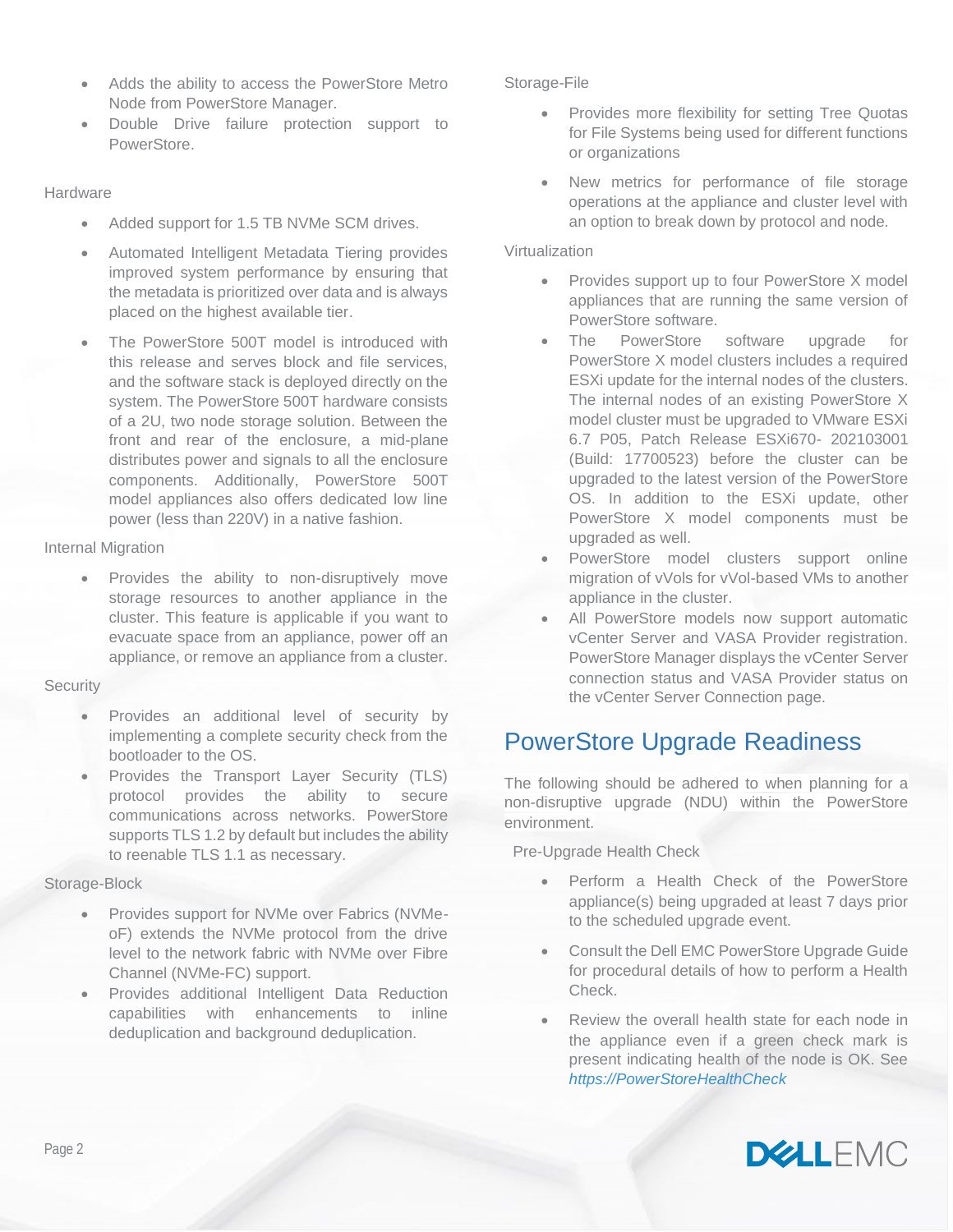• Review and ERROR and WARNING messages raised during the Pre-Upgrade Health Check and address each accordingly. Consult Dell Technologies Support Services for assistance.

Outstanding Alerts

- Log into PowerStore Manager of the appliance being upgraded and review any outstanding alerts present by selecting the Monitoring tab.
- Determine if any alerts are outstanding that require attention. Review alerts with a Critical, Major, or Minor severity. If possible, attempt to rectify any raised alerts reported.
- Consult the Events and Alerts Reference Guide for actions to resolve outstanding alerts.
- If needed, contact Dell Technologies Support Services for assistance with evaluating and addressing any outstanding alerts prior to proceeding with the upgrade.

# Knowledge Base Articles

Knowledge Base articles have been published to address how to, best practices, known issues for specific PowerStore environments. You can access these KB's through the following link and in many cases, these are in multiple languages.

- This article explains how to obtain /activate/troubleshoot licensing on PowerStore products. *[https://PowerStoreLicensing](https://dellservices.lightning.force.com/lightning/r/Lightning_Knowledge__kav/ka02R00000011nzQAA/view)*
- This article describes how to remove uplinks on the internal ESXi hosts of PowerStore X appliances for N-VDS deployment and how to add PowerStore X controller VMs to the Distributed Firewall (DFW) Exclusion List in VMware NSX-T 3.1 Data Center. *[https://PowerStoreXUplinks](https://dellservices.lightning.force.com/lightning/r/Lightning_Knowledge__kav/ka02R00000015DpQAI/view)*
- This article explains a new feature that was introduced in PowerStore to allow users to log into the system over ssh or PowerStore Manger (UI) using the Service LAN ports. *[https://PowerStoreServiceLANPorts](https://dellservices.lightning.force.com/lightning/r/Lightning_Knowledge__kav/ka02R00000017kkQAA/view)*
- This article covers the PowerStore major components LED states, locations, descriptions, and more. Understanding the LED states is critical for troubleshooting. *[https://PowerStoreLEDStates](https://dellservices.lightning.force.com/lightning/r/Lightning_Knowledge__kav/ka02R00000087fNQAQ/view)*

# PowerStore Simple Support Matrix

Simple Support Matrices are produced through extensive testing by Dell EMC E-Lab.

The PowerStore SSM is a configuration summary. The versions listed represents the supported Platform / Operating Systems, information on Backup & NDMP applications, Limits, Replication, Anti-Virus, Dell Technologies Ecosystem, Third-Party Ecosystem, Migration and VMware licensing / support, Refer to this link for the latest version July. 2021:

### *[https://PowerStore-Simple-Support-Matrix](https://elabnavigator.emc.com/vault/pdf/PowerStore_ESSM.pdf?key=1624861494541)*

# Host Configuration Guide

This document provides the latest guidelines and best practices on attaching and configuring external hosts to PowerStore systems. It includes information on topics such as multipathing, zoning, and timeouts.

### *[https://PowerStoreHCG](https://dl.dell.com/topicspdf/pwrstr-hcg_en-us.pdf)*

# Performance / Best Practices

### Oracle Database Best Practices

This article delivers guidance for using Dell EMC PowerStore T model arrays in an Oracle® 12cR2 (and later versions) Oracle Standalone environment. The document also includes guidance for the Real Application Clusters (RAC) database environment on Linux operating systems.

This paper was developed using the PowerStore 5000T model array, but the information is also applicable to PowerStore 500T through 9000T models. The primary Linux operating system that was used in this paper was Oracle Linux 7.5 with the Unbreakable Enterprise Kernel 7. The content is also applicable to other Unbreakable Enterprise Kernel with Oracle Linux 6 and 7, and Red Hat Enterprise Linux 6 and 7 versions.

PowerStore T models offer a storage solution for Oracle workloads regardless of the application characteristics. This paper discusses the best practices of the PowerStore 5000T model with unified storage

*[https://PowerStoreOracle](https://www.delltechnologies.com/asset/en-us/products/storage/industry-market/h18200-dell-emc-powerstore-oracle-best-practices.pdf)*

**DELLEMO**